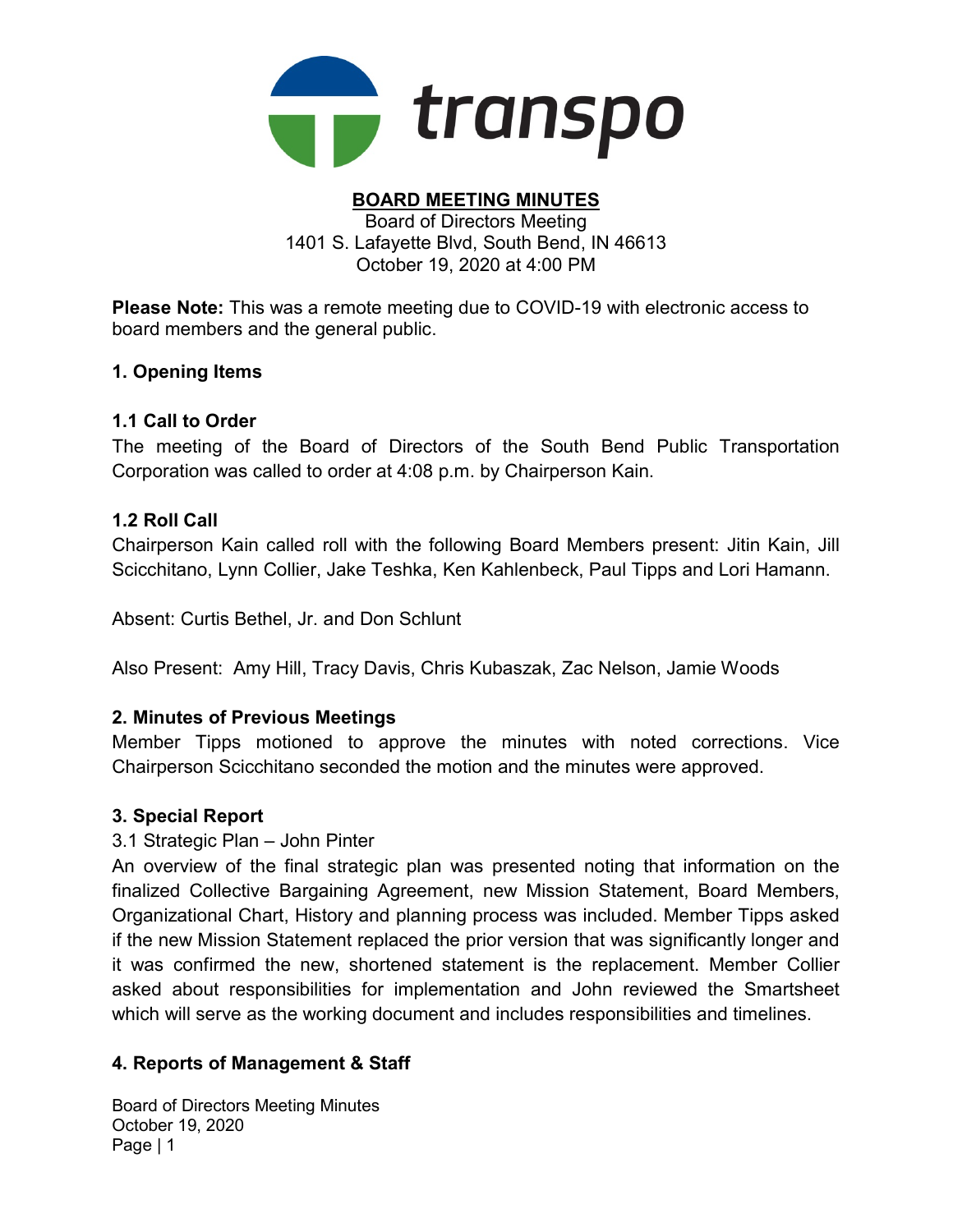## 4.1 Operations Report

General Manager Hill reviewed the September Operations Report noting that fixed route ridership decreased 47.25% compared to September 2019. Year-to-date decrease is 38.49%.

Access ridership was down 51.28% compared to September 2019. Year-to-date decrease is 55.53%.

The Safety Report showed two (2) preventable accidents and two (2) non-preventative accidents.

The Passenger Service Reports were reviewed noting 13 fixed route reports were received with 12 complaints. Four (4) were unsubstantiated, five (5) are being monitored for future action and three (3) resulted in discipline. There was one commendation.

Access received four (4) complaints with two (2) unsubstantiated, one (1) being monitored for future action and one (1) resulted in discipline.

Member Tipps asked if the number of complaints received was average and if the complaints are coming from regular or new riders. General Manager Hill responded that the numbers are in line with prior years. Since ridership continues to be down due to COVID-19, most currently riding are regular riders. It was estimated that a majority of complaints and/or feedback does come from regular riders. Transpo thoroughly investigates every complaint and encourages passengers to continue contacting Transpo when there are issues so corrective action can be taken.

Member Collier asked about the Access complaints received and General Manager Hill noted that two unsubstantiated complaints were regarding speeding and improper storage of a walker. The investigation included the review of the video which showed both instances were unsubstantiated. There were two complaints regarding discourtesy with one being monitored and one resulting in discipline.

The full report was included in the board packet.

## 4.2 Finance Report

Controller Kubaszak reviewed the Finance Report noting Passenger Revenue continues to be under budget due to COVID-19. In addition, billings to area universities were delayed due to reduced service, but will be issued soon.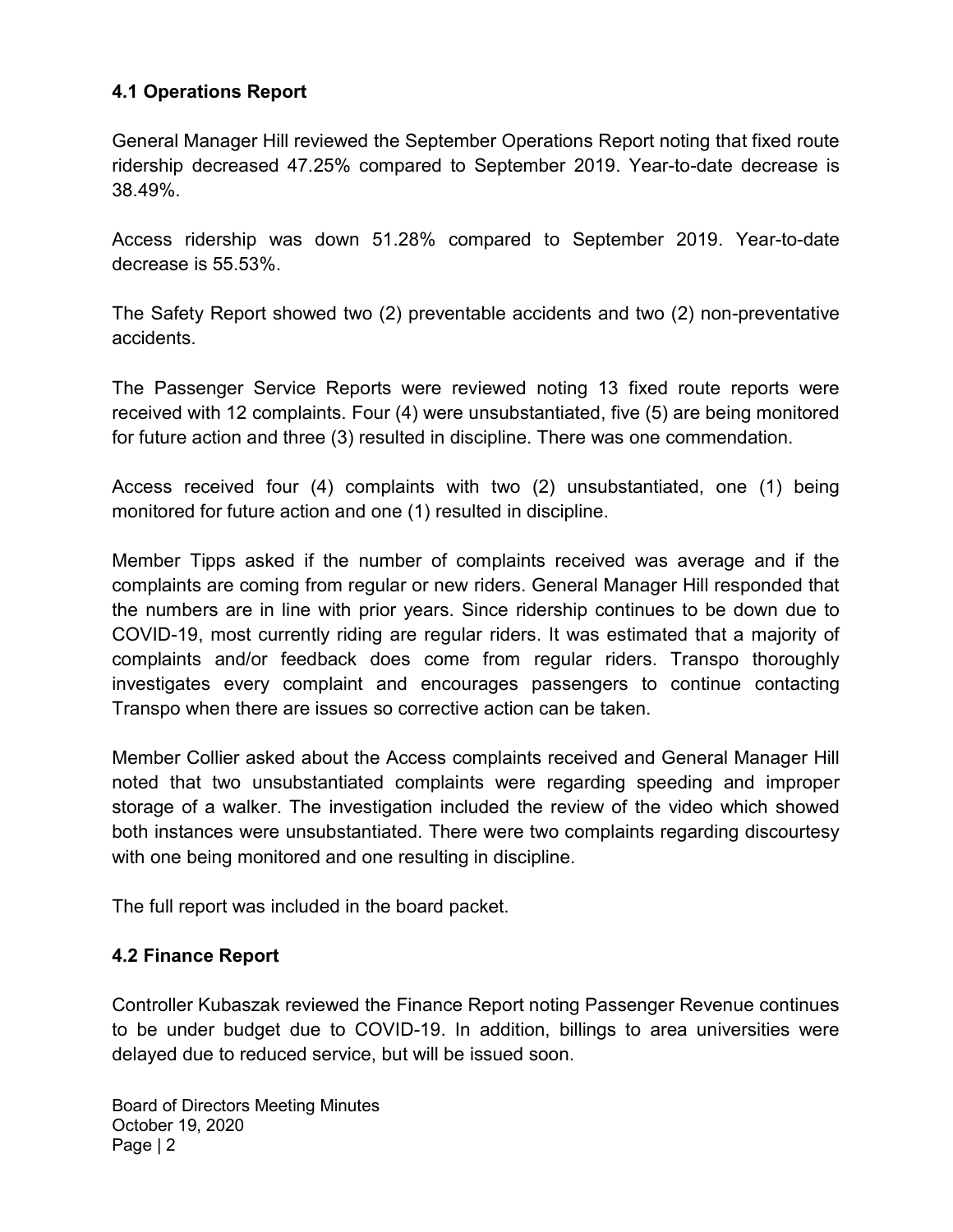As a follow-up to the Finance Committee meeting, Controller Kubaszak reviewed the utilities, noting the actual and YTD numbers are correct; however, a line item was missing as a result of the recent system upgrade. The issue has been corrected and this will now show closer to budget moving forward.

Controller Kubaszak reviewed the Cash Forecast, open Grants and noted documentation was submitted to  $1<sup>st</sup>$  Source Bank for the Payroll Protection Program.

Member Tipps asked about the PPP loan and Controller Kubaszak explained there will be no cash impact unless the loan is not forgiven and Transpo will pay back at the 1% rate.

Member Tipps asked about the shelter replacement at Walmart on Ireland Rd and if there were other replacements. Controller Kubaszak responded this was the last shelter to be replaced with the exception of a few remaining shelters designated for replacements at South Street Station. Member Tipps asked if the shelter being replaced could be reused. General Manager Hill explained that shelters will be reused if possible; however, this particular location was already a used shelter that was not in good condition. Chairperson Kain asked if any bus shelters were installed in Mishawaka and General Manager Hill confirmed that the bus shelter grant did include one Mishawaka location which was Town & Country Shopping Center.

Chairperson Kain asked about remaining grant funds and it was noted there will be some funds that will most likely not be utilized and returned to the FTA. When the grant was originally received back in 2013, it included funds for intelligent bus signs to support real-time information; however, funding for the actual real-time implementation was not secured. It was asked if the funds could be repurposed, but that is not an option at this time. General Manager Hill noted that Transpo will work to utilize all grant funding to the fullest.

Member Kahlenbeck asked about stop locations in need of bus benches. General Manager Hill explained that any bus benches located throughout South Bend and Mishawaka are not owned by Transpo and are owned and managed by an advertising company. At this time, Transpo does not have funding available for additional bus stop amenities such as shelters and benches.

The full report was included in the board packet.

## 4.3 Human Resource Report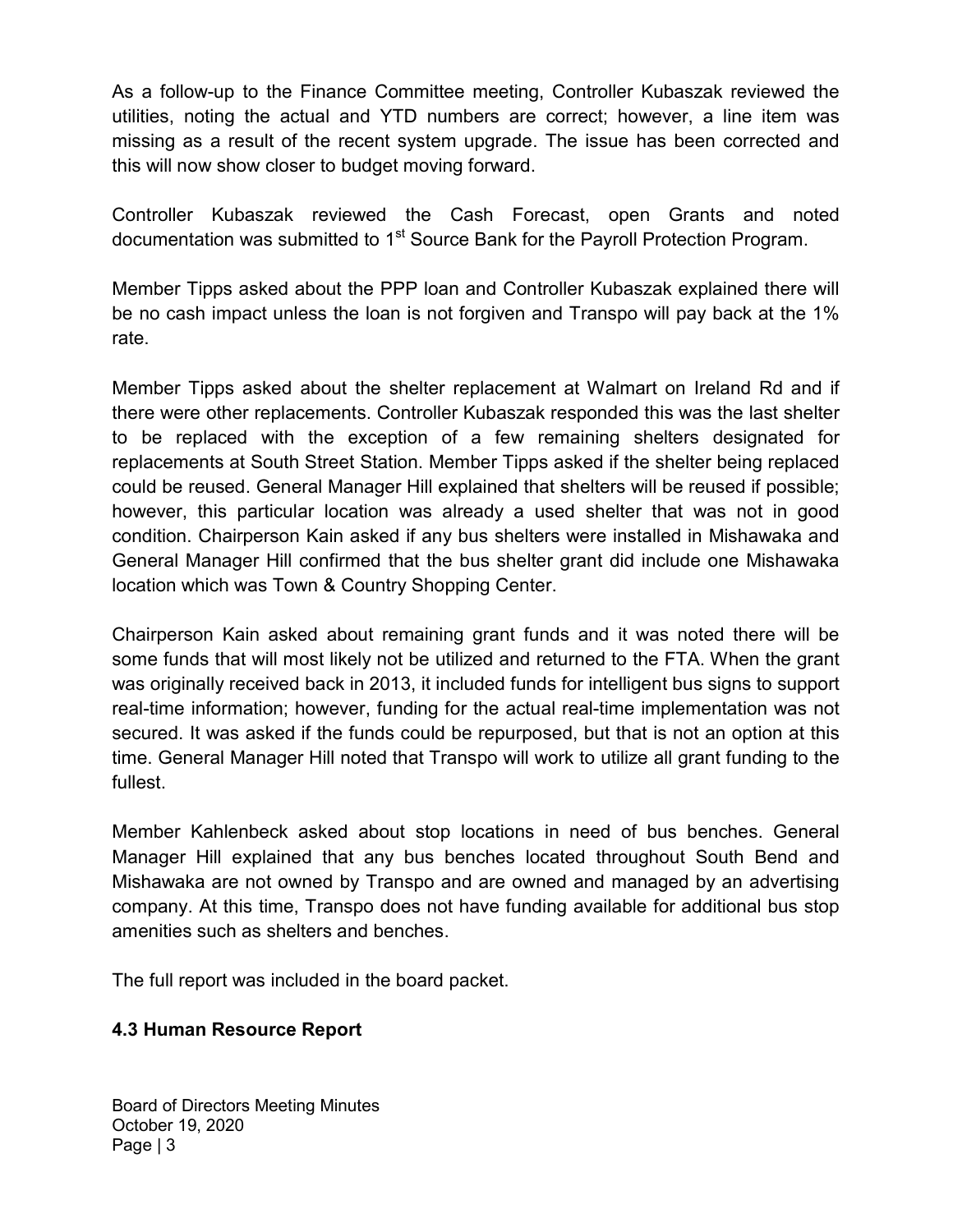Director Davis provided the HR report noting a total employee count of 116. Transpo is currently hiring for multiple part-time fixed route operators, Director of Maintenance and Operations Manager – Paratransit.

Member Collier asked about the impact of COVID-19 and Director Davis explained the impact has been minimal on current employees.

The full report was included in the board packet.

### 4.4 Maintenance Report

General Manager Hill provided the Maintenance Report noting there were 37 Preventative Maintenance inspections completed in September.

She noted that Maintenance is wrapping up the installation of the operator barriers on the New Flyer buses.

The full report was included in the board packet.

## 4.5 Marketing Report

Director Nelson provided the Marketing Report for September, noting the focus has continued to be on both internal and external messaging for COVID-19.

The Token Transit pilot program launched in early October with positive feedback coming from passengers.

The full report was included in the board packet.

### 4.6 Administrative Report

General Manager Hill reviewed the Administration Report noting that an Employee Appreciation lunch was held on Thursday, October  $1<sup>st</sup>$  with boxed lunched provided to all employees. An on-site flu shot clinic also took place on Wednesday, October 7 $^{\rm th}$ .

As an update to the Fleet Replacement Program, Transpo was able to add another three buses to the original six buses on order. The three final production spots locked in current pricing. New Flyer will have a new engine model which will impact pricing moving forward. Once pricing is finalized, Transpo will determine if there is available funding to move forward with additional vehicles.

The full report was included in the board packet.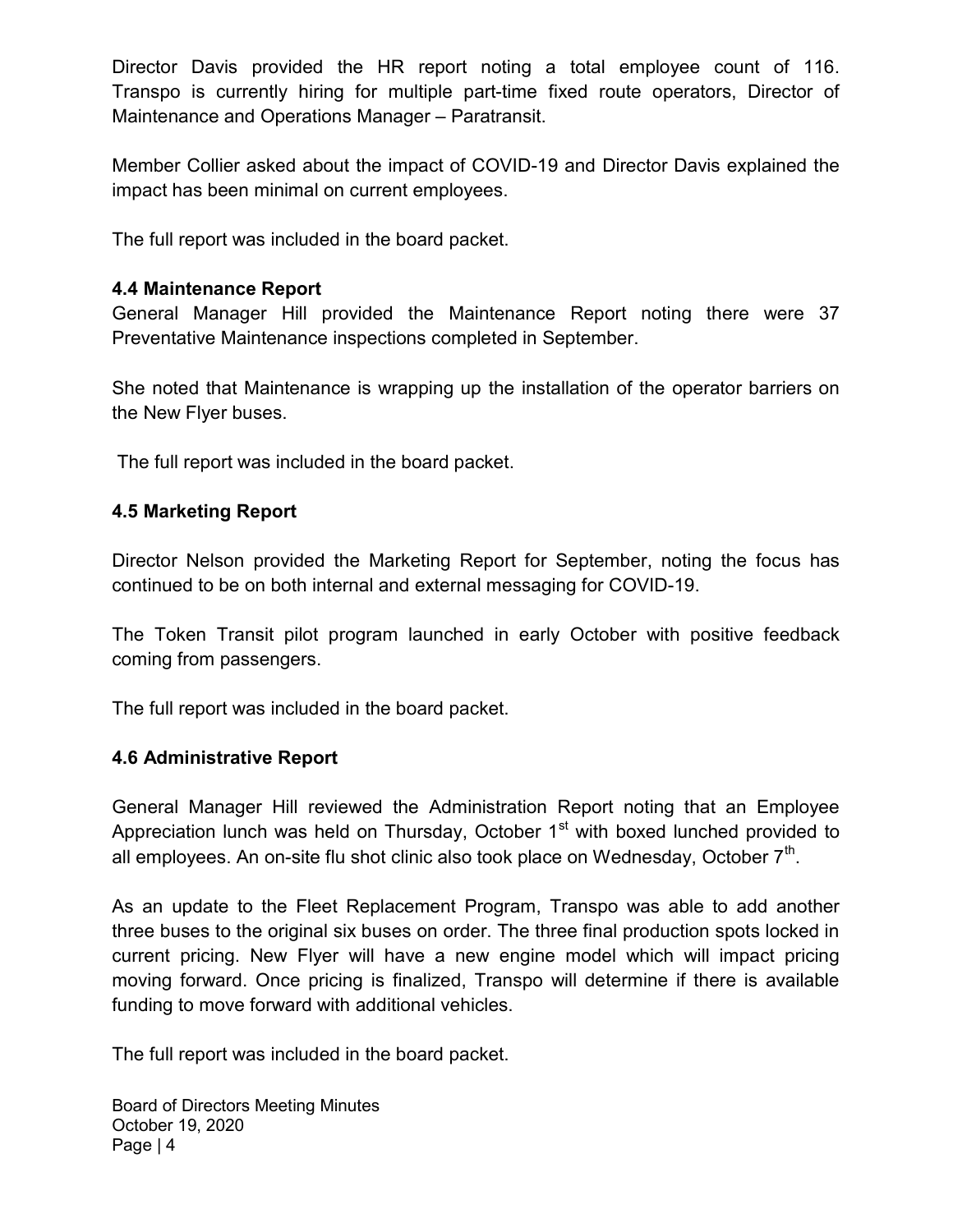### 5.0 Introductions to Ordinances & Resolutions

### 5.1 ORDINANCE 01-2020

AN ORDINANCE APPROPRIATING MONIES FOR THE PURPOSE OF DEFRAYING THE EXPENSE OF THE SOUTH BEND PUBLIC TRANSPORTATION CORPORATION IN SAINT JOSEPH COUNTY, INDIANA FOR THE FISCAL YEAR BEGINNING JANUARY 1, 2021 AND ENDING DECEMBER 31, 2021.

**Staff Report:** The South Bend Common Council approved the Transpo budget, as submitted, on October 12, 2020.

Member Tipps motioned to approve Ordinance 02-2020, Member Hamann seconded the motion. Motion passed 7-0.

#### 5.2 ORDINANCE 02-2020

AN ORDINANCE LEVYING THE TAX AND FIXING THE RATE OF TAXATION FOR THE PURPOSE OF RAISING REVENUE TO FUND THE TRANSPORTATION FUND OF THE SOUTH BEND PUBLIC TRANSPORTATION CORPORATION, SOUTH BEND, INDIANA FOR THE FISCAL YEAR ENDING DECEMBER 31, 2021

**Staff Report:** The South Bend Common Council approved the Transpo budget, as submitted, on October 12, 2020.

Member Tipps asked how the tax rate compared to last year and Controller Kubaszak confirmed it was down slightly.

Member Tipps motioned to approve Ordinance 02-2020, Member Hamann seconded the motion. The motion passed 7-0.

### 5.3 RESOLUTION 53-2020

A RESOLUTION OF THE BOARD OF DIRECTORS OF THE SOUTH BEND PUBLIC TRANSPORTATION CORPORATION, SOUTH BEND, INDIANA APPROVING THE FINANCIAL TRANSACTIONS DURING THE MONTH OF SEPTEMBER WITHIN THE CORPORATION'S CAPITAL IMPROVEMENT FUND.

**Staff Report:** Investments and payments were made from the Capital Improvement Fund during the month of September 2020. The Corporation's share, which is required by the Federal government, totaled \$379,519.49.

Member Tipps motioned to approve Resolution 53-2020, Member Teshka seconded the motion. The motion passed 7-0.

### 5.4 RESOLUTION 54-2020

A RESOLUTION OF THE BOARD OF DIRECTORS OF THE SOUTH BEND PUBLIC TRANSPORTATION CORPORATION, SOUTH BEND, INDIANA APPROVING THE FINANCIAL TRANSACTIONS INCURRED DURING THE PAST THIRTY (30) DAYS OF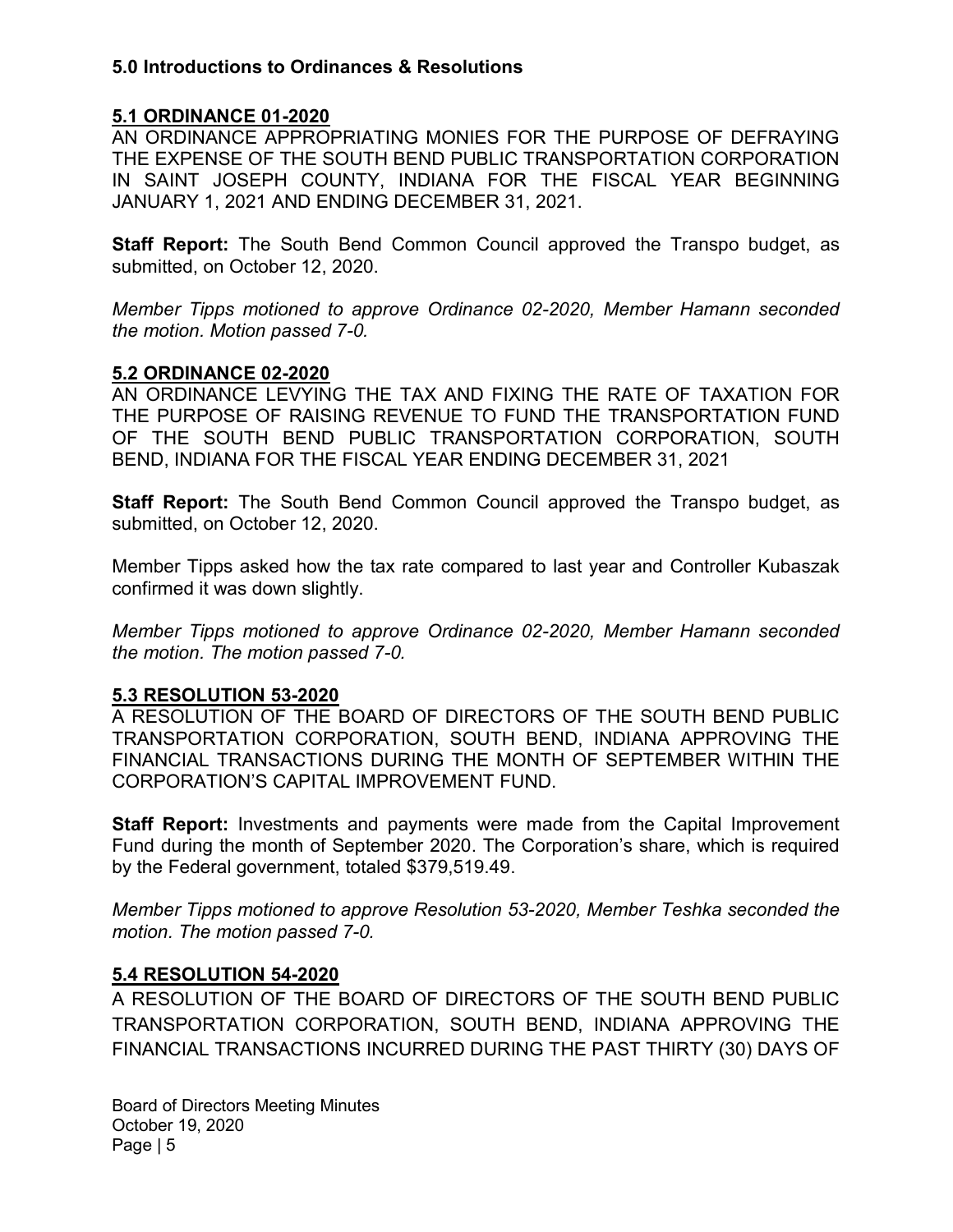SEPTEMBER WITHIN THE CORPORATION'S PAYROLL & TRANSPORTATION FUND.

Staff Report: There were a total of 117 checks issued September 1-30 for a total disbursement of \$442,052.06.

Member Tipps asked about payments to Thorne Grodnik and if applied to an annual retainer. General Manager Hill noted all invoices were in regards to services rendered and General Counsel Woods confirmed Transpo does not pay a retainer to his firm.

Member Tipps motioned to approve Resolution 54-2020. Member Teshka seconded the motion. Motion passed 7-0.

### 5.5 RESOLUTION 55-2020

A RESOLUTION OF THE BOARD OF DIRECTORS OF THE SOUTH BEND PUBLIC TRANSPORTATION CORPORATION, SOUTH BEND, INDIANA AUTHORIZING MANAGEMENT TO ENTER INTO A FOUR-YEAR CONTRACT WITH STAR UNIFORM FOR OPERATOR UNIFORMS.

Staff Report: Transpo issued an RFP for operator uniforms in August 2020. Two responsive bids were received from Uniform House in Indianapolis and Star Uniform in South Bend. Staff recommends entering into a four-year contract with Star Uniform for an estimated savings of \$18,000 per year.

Member Tipps asked that the contract term be noted on the resolution and following the meeting, it was confirmed the original resolution does include the four-year contract term.

Member Tipps motioned to approve Resolution 55-2020. Member Teshka seconded the motion. Motion passed 7-0.

### 5.6 RESOLUTION 56-2020

A RESOLUTION OF THE BOARD OF DIRECTORS OF THE SOUTH BEND PUBLIC TRANSPORTATION CORPORATION, SOUTH BEND, INDIANA AUTHORIZING MANAGEMENT TO ENTER INTO A FIVE-YEAR CONTRACT WITH CROWE LLP FOR ANNUAL AUDIT SERVICES.

Staff Report: Transpo issued an RFP for annual audit services in August 2020 with one responsive bid received. Staff recommends entering into a five-year agreement with Crowe for the completion of annual audit services.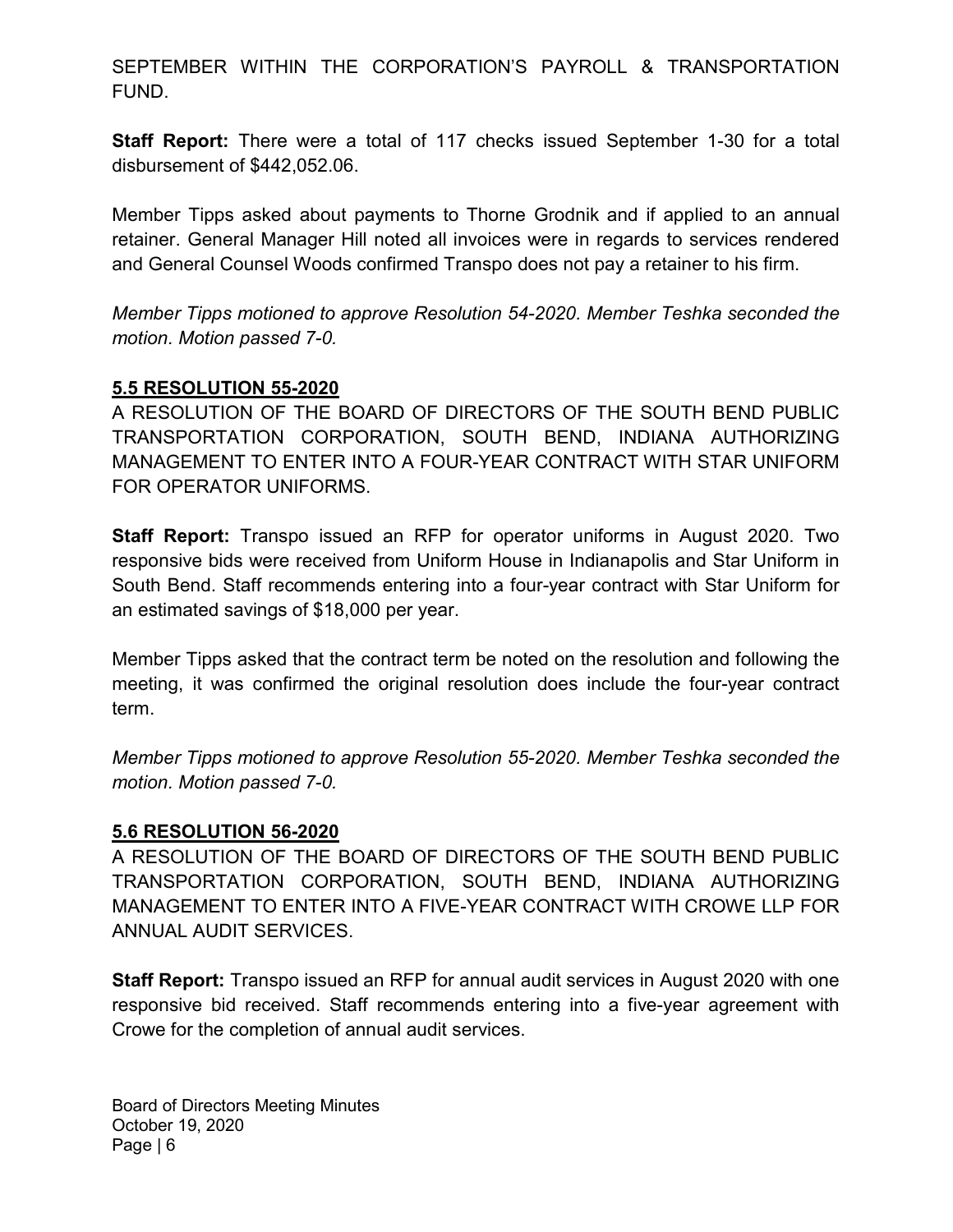Chairperson Kain asked if Transpo reached out to other firms during the RFP process. Controller Kubaszak confirmed the RFP was advertised and multiple firms requested copies. He noted that typically the Single Audit Act required by the FTA limits the qualified firms that are able to complete the required audit services.

Member Tipps motioned to approve Resolution 56-2020. Member Teshka seconded the motion. Motion passed 7-0.

## 5.7 RESOLUTION 57-2020

A RESOLUTION OF THE BOARD OF DIRECTORS OF THE SOUTH BEND PUBLIC TRANSPORTATION CORPORATION, SOUTH BEND, INDIANA AUTHORIZING MANAGEMENT ENTER INTO A FIVE-YEAR CONTRACT WITH LEGACY PROFESSIONALS LLP FOR THE ANNUAL TRANSPO DEFINED BENEFIT PENSION AUDIT SERVICES

Staff Report: Transpo issued an RFP for defined benefit pension audit services in August 2020. Two responsive bids were received from Crowe LLP and Legacy Professionals LLP. The Pension Committee met to review the proposals and recommends Legacy Professionals LLP.

Member Tipps asked about the authority to delegate to the Pension Committee and Controller Kubaszak confirmed that historically, the Pension Committee has made a recommendation to the board for final approval. General Counsel Woods confirmed the advise and consent relationship.

Member Tipps motioned to approve Resolution 57-2020 and Vice Chairperson Scicchitano seconded the motion. Motion passed 7-0.

## 5.8 RESOUTION 58-2020

A RESOLUTION OF THE BOARD OF DIRECTORS OF THE SOUTH BEND PUBLIC TRANSPORTATION CORPORATION, SOUTH BEND, INDIANA AUTHORIZING MANAGEMENT TO ENTER INTO A THREE-YEAR CONTRACT EXTENSION WITH TRILLIUM FOR THE OPERATION AND MAINTENANCE OF THE CNG FUELING FACILITY.

Staff Report: Transpo's current five-year contract with Trillium expires in November 2020. Trillium has offered a three-year contract extension with a savings of approximately \$24,000. Terms remain the same and contract can be canceled with 30 days' notice.

Board of Directors Meeting Minutes October 19, 2020 Page | 7 Chairperson Kain asked about options for a one-year extension instead of three years and General Manager Hill explained she discussed with Trillium and a one-year contract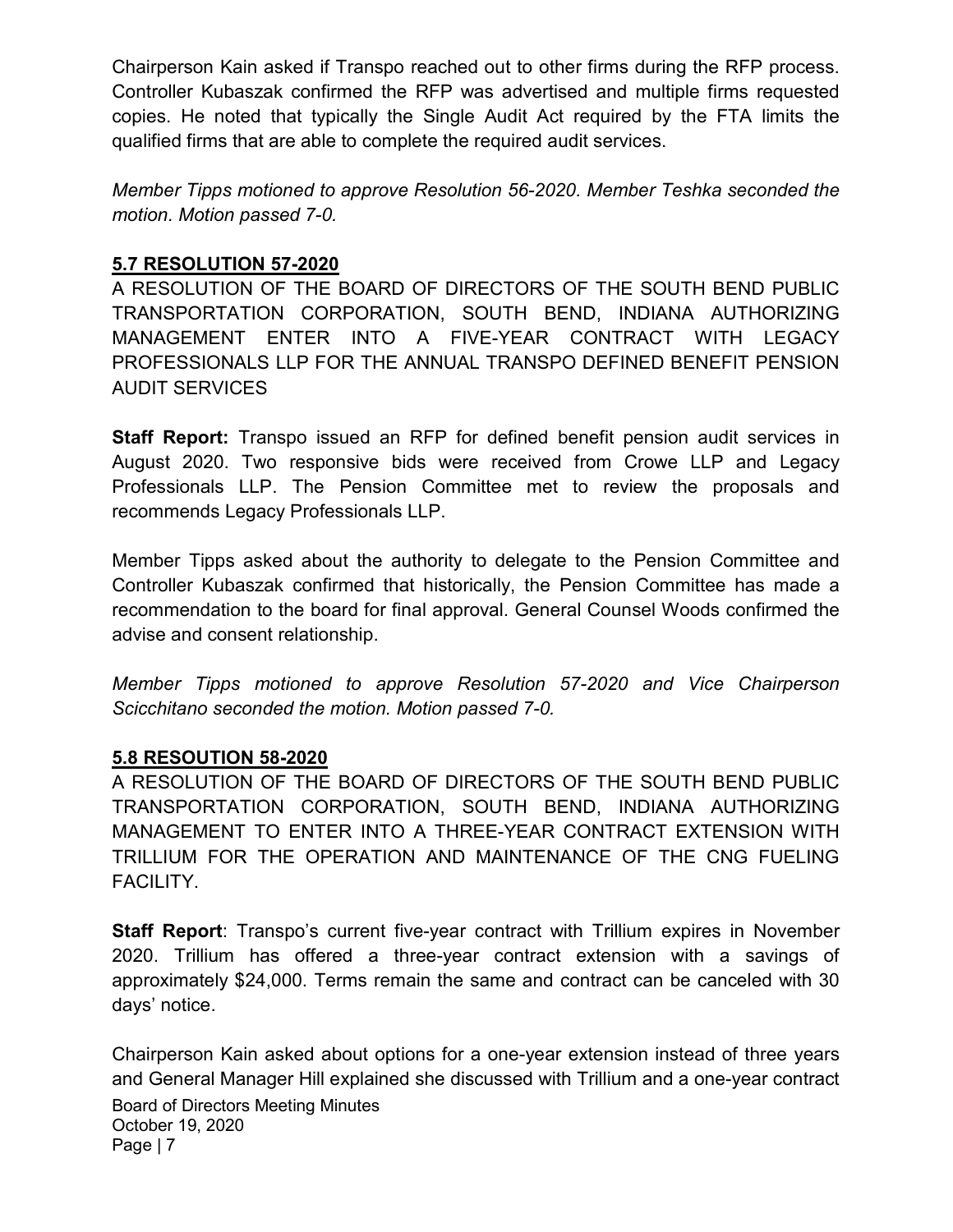would not receive the pricing reduction. Member Tipps noted the complexity of drafting the required RFP that was mentioned during the Finance Committee meeting and it was confirmed that the contract extension would allow for additional time while reducing current costs.

General Counsel Woods noted he did not see any issues with the contract extension and his recommendation would be a formal addendum from Trillium setting forth the terms of the extension.

Member Tipps motioned to approve Resolution No. 58-2020 and Member Hamann seconded the motion. The motion passed 7-0.

## 5.9 RESOLUTION 59-2020

A RESOLUTION OF THE BOARD OF DIRECTORS OF THE SOUTH BEND PUBLIC TRANSPORTATION CORPORATION, SOUTH BEND, INDIANA APPROVING THE STRATEGIC PLAN AND MISSION STATEMENT

**Staff Report:** As reviewed in the earlier presentation, the Strategic Plan and Mission Statement have been finalized and recommended for board approval.

Member Tipps motioned to approve Resolution 59-2020. Member Teshka seconded the motion. Motion passed 7-0.

### 5.10 RESOLUTION 60-2020

A RESOLUTION OF THE BOARD OF DIRECTORS OF THE SOUTH BEND PUBLIC TRANSPORTATION CORPORATION, SOUTH BEND, INDIANA AUTHORIZING MANAGEMENT TO PROVIDE THE CITY OF SOUTH BEND WITH A DISCOUNT ON THE PURCHASE OF BUS PASSES TO ASSIST WITH WEATHER AMNESTY

**Staff Report:** The City of South Bend will purchase 175 bus passes a month for six months. The donation request was reviewed by the Finance Committee and recommended an additional discount of one month (not to exceed 175 bus passes) be included with the City's purchase.

Member Hamann asked if each bus pass was good for one month and General Manager Hill confirmed the passes were 31-day passes which once activated on board the bus is good for 31 consecutive days. Member Hamann also asked if Motels4Now would be eligible for the bus passes and General Manager Hill responded she was not sure as the City would handle the distribution of the purchased passes. Last year, the bus passes were distributed through the weather amnesty sites at the Center for the Homeless and Hope Ministries.